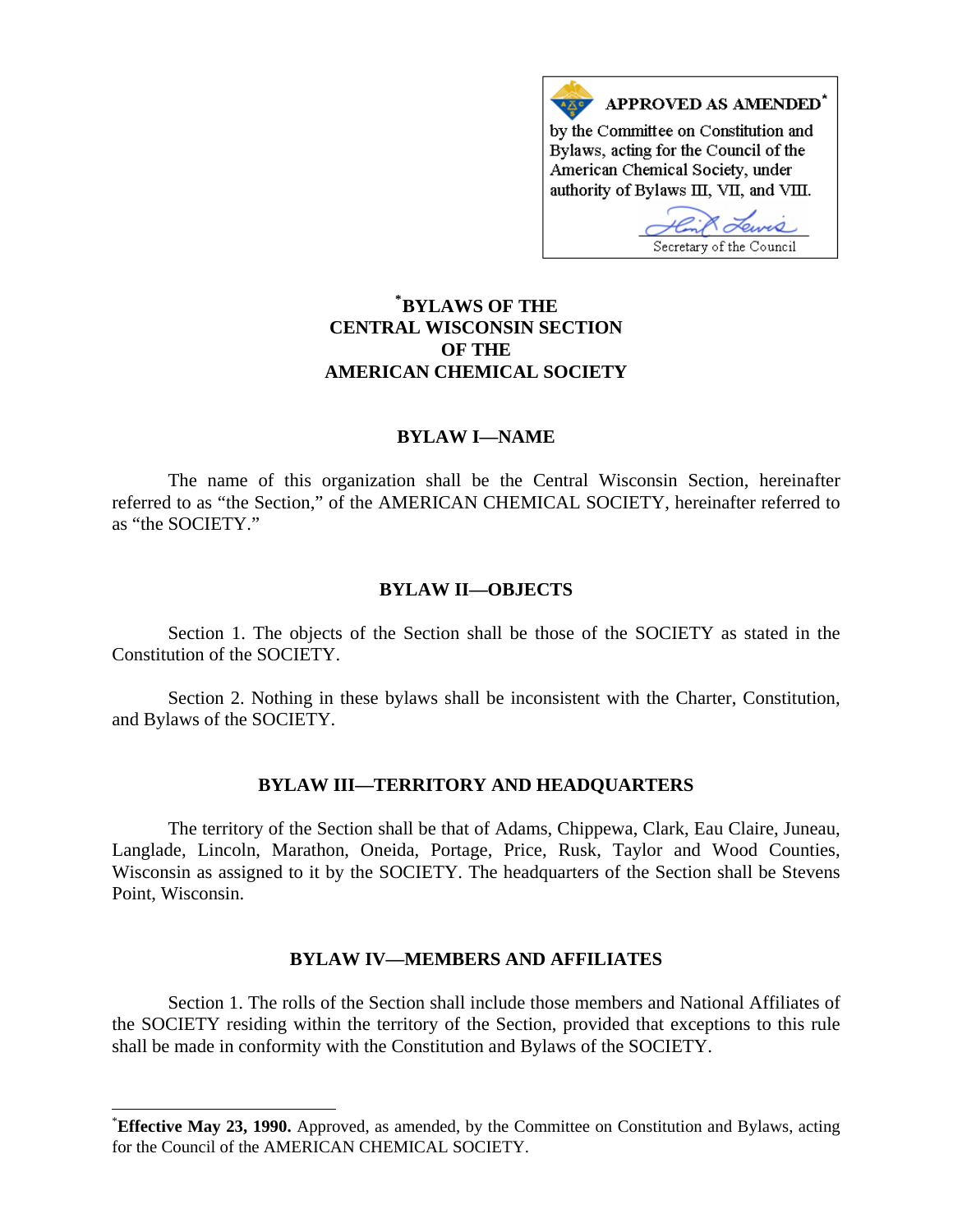Section 2. The Section may have Local Section Affiliates as authorized in the Constitution and Bylaws of the SOCIETY. Students and Student Affiliates may be granted Local Section Affiliate status.

 Section 3. MEMBERS, ASSOCIATE MEMBERS, National Affiliates, and Local Section Affiliates shall have such rights and privileges as are accorded them by the Constitution and Bylaws of the SOCIETY. ASSOCIATE MEMBERS may hold elective positions other than Councilor(s) or Alternate Councilor(s) and may not serve as a Temporary Substitute Councilor.

 Section 4. National Affiliates and Local Section Affiliates may serve or chair Section committees, except the Nominations and Elections Committee. National Affiliates may serve as nonvoting members of the Executive Committee.

#### **BYLAW V—ORGANIZATION**

 Section 1. The officers of the Section shall be a Chair, Chair-Elect, and Secretary-Treasurer.

 Section 2. The Section shall have Local Section Councilors and Local Section Alternate Councilors referred to as Councilors and Alternate Councilors, respectively, as provided in the Constitution and Bylaws of the SOCIETY.

 Section 3. The Executive Committee shall consist of the officers of the Section, the Immediate Past Chair, the Councilors, the Alternate Councilors, and up to three additional Section members appointed by the Chair with the approval of the elected members of the Executive Committee.

### **BYLAW VI—MANNER OF ELECTION AND TERMS OF OFFICE**

 Section 1. Elected officers of the Section shall serve for a term of one year, beginning on January 1, or until their successors qualify. Upon completion of an elected term of office, the Chair-Elect shall succeed to the office of Chair.

 Section 2. Councilors and Alternate Councilors shall serve for a term of three years beginning on January 1.

 Section 3. In the event of a vacancy in the office of Chair, the Chair-Elect shall assume the added duties of the Chair for the unexpired term. Except for the offices of Councilor or Alternate Councilor, other vacancies shall be filled by the the Executive Committee from among the members by interim appointment for the remainder of the unexpired term. Vacancies in the offices of Councilor or Alternate Councilor shall be filled from among the MEMBERS by special mail ballot election. In the event the office of Chair-Elect is filled by such interim appointment, the Section shall elect both a Chair and a Chair-Elect at its annual election.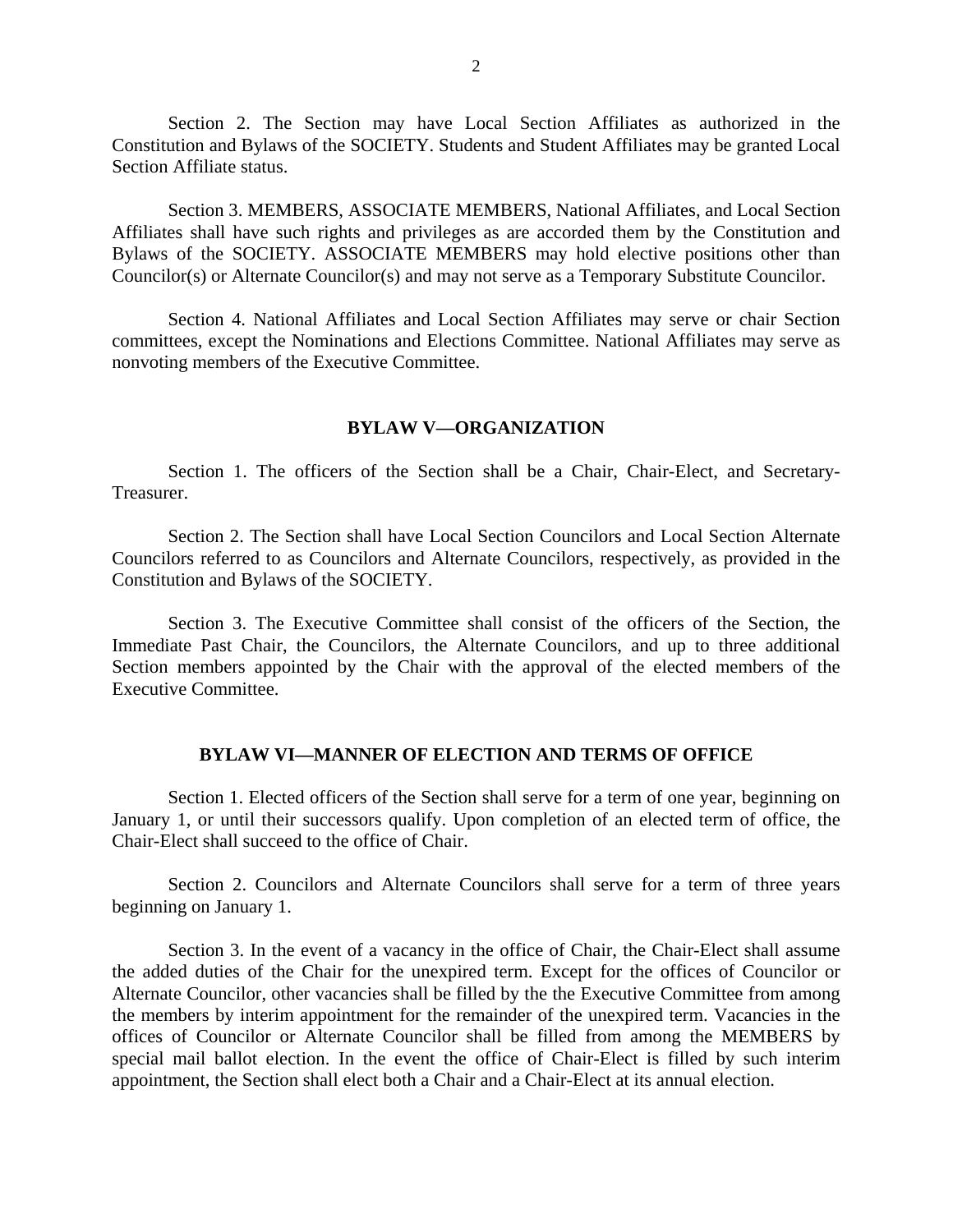Section 4. The Executive Committee shall appoint a Nominations and Elections Committee consisting of a Chair, who shall be the Chair-Elect of the Section, and two members not later than September  $15<sup>th</sup>$  of each year. Except for the Chair, the members of the Nominations and Elections Committee shall not be members of the Executive Committee.

 Section 5. The Nominations and Elections Committee shall nominate one or more persons for each elective position for which a vacancy will occur, and shall report nominations at a regular meeting of the Section held on or before October  $31<sup>st</sup>$  of each year. With the exception of the Chair and Chair-Elect, the incumbent of any elective position may be renominated. Nominations from the floor or by petitions are in order, following the report of the Committee. Written petitions must be signed by three members of the Section and received by the Secretary on or before the seventh calendar day following the Committee's report. No nominee's name shall be placed on the ballot unless the nominee has stated a willingness to serve if elected.

 Section 6. The Nominations and Elections Committee shall conduct the election by mail ballot so that election results can be certified to the Executive Director of the SOCIETY by December  $1<sup>st</sup>$ . There shall be at least a three-week period between mailing the ballots and the date on which the ballots are due. Biographies and statements for each nominee shall be enclosed with the ballot materials if they are received at least one week before the ballot is mailed. A tie vote shall be resolved by vote of the elected members of the Executive Committee.

### **BYLAW VII—DUTIES OF OFFICERS AND EXECUTIVE COMMITTEE**

 Section 1. The duties of the officers shall be those customarily performed by such officers, together with those responsibilities prescribed by the Constitution and Bylaws of the SOCIETY and by these bylaws and such other duties as may be assigned from time to time by the Executive Committee.

 Section 2. The Chair of the Section shall serve as Chair of the Executive Committee and shall appoint all committees authorized in these bylaws. The Chair of the Section shall be responsible for forwarding the annual report of the Section to the Executive Director of the SOCIETY.

 Section 3. The Executive Committee shall be the governing body of the Section, and, as such, shall have full power to conduct, manage, and direct the business and affairs of the Section in accordance with the Constitution and Bylaws of the SOCIETY and these bylaws.

#### **BYLAW VIII—COMMITTEES**

 Section 1. The Section shall have the following standing committees whose chairship and membership may be filled by members, National Affiliates or Local Section Affiliates for one year beginning each January 1<sup>st</sup>.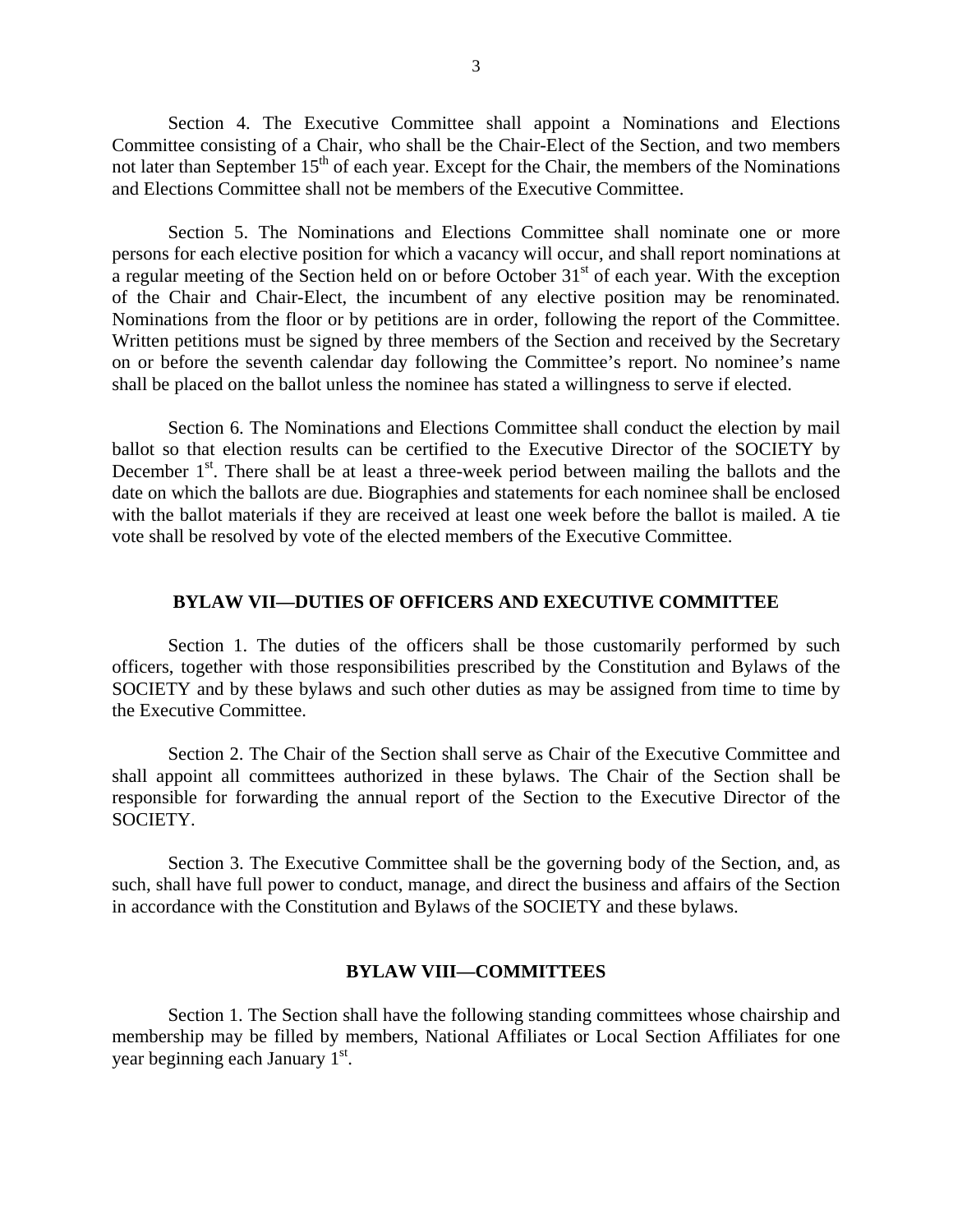(a) Awards Committee: The duties of the Awards Committee shall be to study and make recommendations to the Executive Committee concerning nominations for awards made in the name of the Section.

 (b) Membership Committee: The duties of the Membership Committee shall be to review and process applications for affiliation and membership in the Section and the SOCIETY, to promote the goals of the Section and SOCIETY through membership and to perform such other functions as are normally associated with Section and SOCIETY membership.

 (c) Program Committee: The duties of the Program Committee shall be to prepare and coordinate programs for meetings of the Section.

 (d) Publicity Committee: The duties of the Publicity Committee shall be to advertise Section meetings and programs, to publicize information concerning member activities, to publish information of professional and technical interest to Section members, and to promote speaker programs.

 Section 2. The Chair of the Section, normally in consultation with the Executive Committee, shall establish other committees as necessary for the proper operation of the Section.

#### **BYLAW IX—MEETINGS**

 Section 1. The Section shall hold regular meetings at places and times designated by the Executive Committee.

 Section 2. The Section may hold special meetings at the call of the Executive Committee or at the written request of fifteen members of the Section. The notices of special meetings shall state the exact nature of the business to be considered and no other business shall be transacted at such meetings.

 Section 3. Due notice of all meetings shall be sent to each member and affiliate of the Section. A quorum for transaction of business at a Section meeting shall consist of the larger of ten or 5% of the members of the Section. No business shall be transacted in the absence of a quorum.

 Section 4. The Executive Committee shall meet upon due notice to its members at the call of the Chair or at the request of a majority of the members of the Committee. In the absence of a quorum, which shall be a majority of the members of the Executive Committee, called meetings of the Executive Committee shall adjourn to a date.

### **BYLAW X—FINANCES**

 Section 1. All members and National Affiliates of the Section may be requested to pay voluntarily such annual Local Section dues as may be set by the Executive Committee.